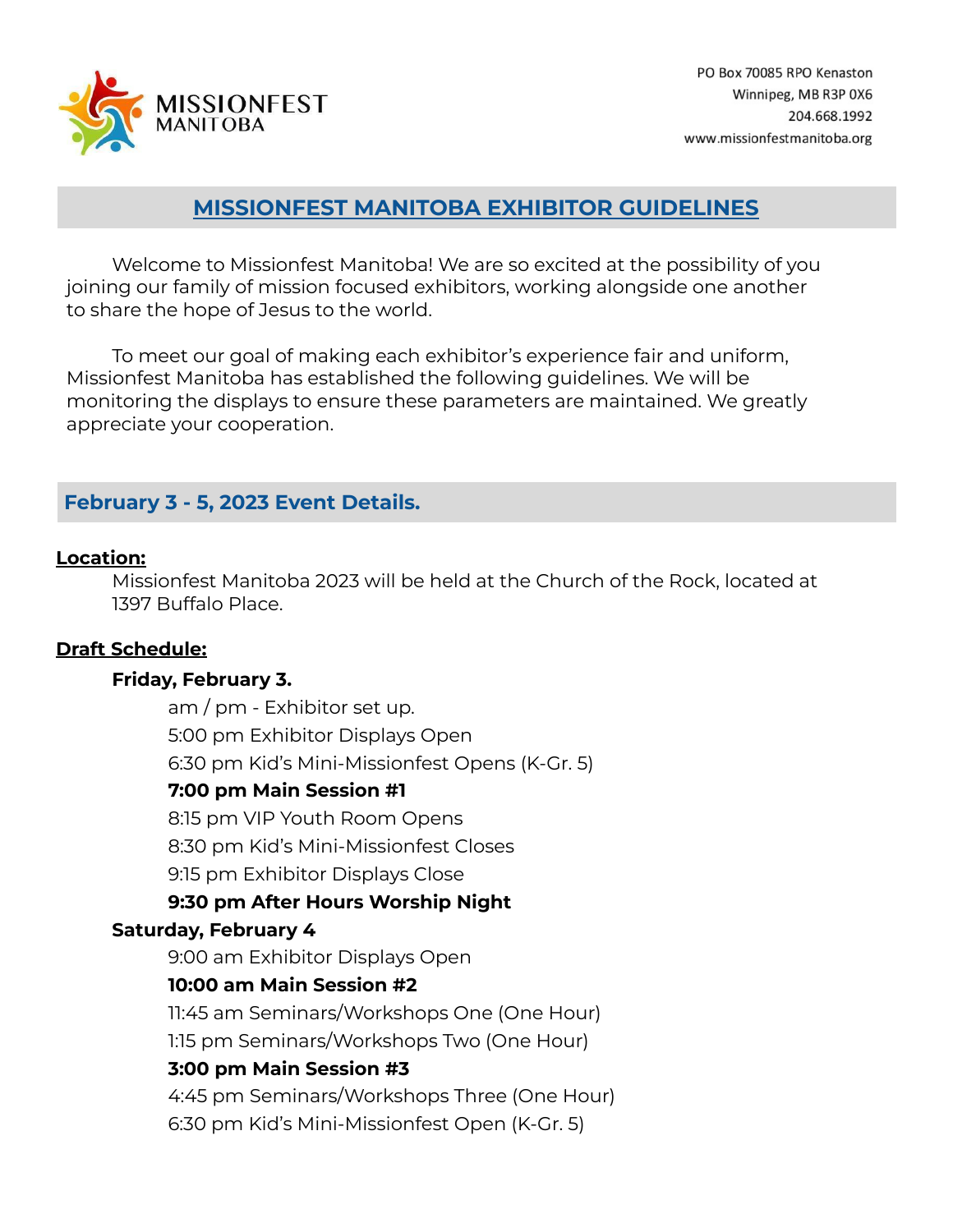## **7:00 pm Main Session #4**

8:30 pm Kid's Min-Missionfest Closes 9:30 pm Exhibitor Displays Close

## **Sunday, February 5**

1:15 pm Exhibitor Displays Open 2:30 pm Kid's Mini-Missionfest Opens (K-Gr.5) **3:00 pm Main Session #5**

5:30 pm Missionfest Manitoba 2022 Concludes

*\*schedule is subject to change. Exhibitors will be notified of all changes well ahead of the event.*

**COVID 19 Protocols.**

Missionfest Manitoba 2023 is committed to following all Manitoba Government regulations regarding Covid -19 Health and Safety Protocols. As it is impossible to predict exactly how these regulations will look in 2023, our Missionfest Executive Team is actively developing three possible event scenarios:

- (1) a full in person event with Speakers, Exhibits, Seminars and Children's Programming
- (2) a hybrid event (offering part in person, part online).
- (3) an online event with live Speaker presentations, Online Exhibits, and online Seminars

Exhibitors will be kept up to date about all developments regarding the event.

# **Exhibitor General Guidelines.**

- 1. The focus of Missionfest Manitoba and its exhibitors is to inform the Christian community about what is currently happening in fulfilling the Great Commission, to celebrate the good things taking place all over the world, and to challenge people to get involved at some level.
- 2. Exhibitors must be in agreement with the "Statement of Faith" of Missionfest Manitoba.

# **Exhibitor - In Person Event Guidelines.**

1. All exhibitors are expected to be 'Good Neighbours' to all other exhibitors during this weekend. Please demonstrate love and respect for other agencies as you promote your God-ordained ministry. Please do not express any negative comments about any other exhibitor. *Those who do not adhere to this guideline may be required to remove their display.*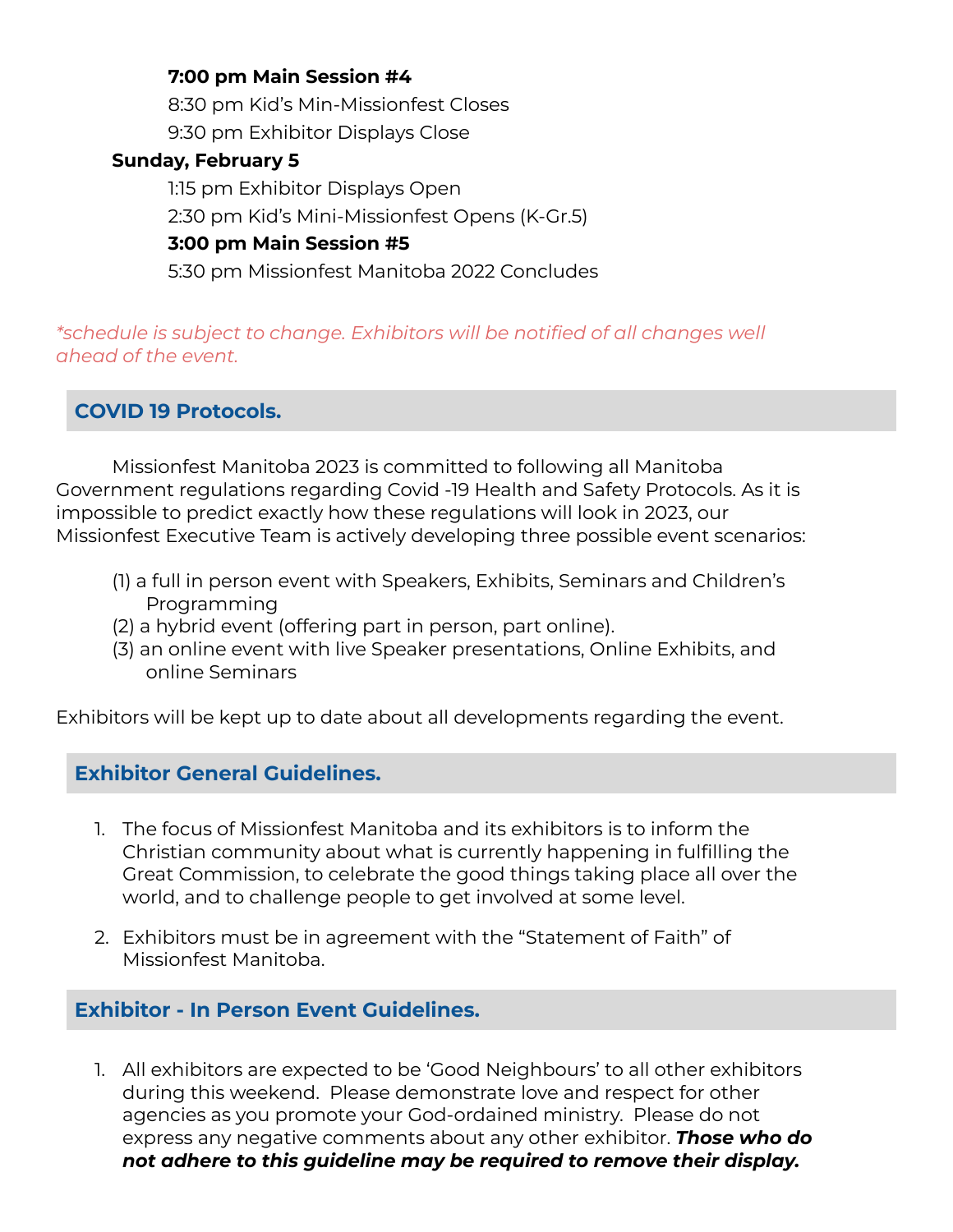- 2. Exhibitors may wish to sell books or other items that enhance or explain their ministry focus. At present, this will be allowed at no additional cost as long as: [1] The materials relate directly to the Exhibitor's specific ministry, [2] The sales of these materials are not the primary focus of the display, and [3] It does not become overbearing or too distracting in the eyes of the Executive Director.
- 3. Tables located within the sanctuary are **not permitted** to function or engage the public during main sessions and/or services.
- 4. Exhibitors may only distribute information to the public from their assigned booth location, and *may not, under any circumstance,* put information in the mailboxes of our host facility.
- 5. **Set-up can commence on Friday a.m.** Exhibitors agree to have their display ready for the public by 4p.m. on Friday and not to dismantle it until after 3:00 p.m. on Sunday (unless prior arrangements have been made with the Executive Director). **Note:** Many people have contacted the Missionfest Manitoba office to express disappointment that the Exhibitors in the foyer have removed their displays before the Sunday afternoon session ended..
- 6. Missionfest Manitoba assumes no responsibility for loss or damage:
	- due to the cancellation of any or all of the conference, or of its facilities, due to weather, fire, earthquake, strike, labour unrest, or other unforeseen circumstances.
	- due to the cancellation or substitution of any or all of the featured keynote speakers, seminar leaders, programs or performers.
	- **●** due to personal injury, theft, fire or other natural disasters.
- 7. *All displays must be contained within the designated display area.* For instance, an 8 foot table display is equal to the size of the assigned table (8' x 2'). Exhibitors must not extend their exhibit space into the aisle. Exhibitors with exhibit spaces on the end of a row may **not** use the end aisle as exhibit space for banners, TV's, bookstands, chairs, etc.

## *\*Please note that it is critical to maintain the aisles for traffic flow so that people are not hampered in their movement throughout the building.*

- Note: Display areas will be draped at the back to a height of approximately 8 feet. The height of the display may exceed 8' only where conditions allow. The fronts of the tables will be skirted, and tabletops will be covered. Exhibitors will be responsible for all signage to identify their agency.
- 8. Electrical outlets will be provided at no additional charge and be located within ten feet of each booth. Exhibitors are required to provide their own extension cord to facilitate connection to the nearest outlet.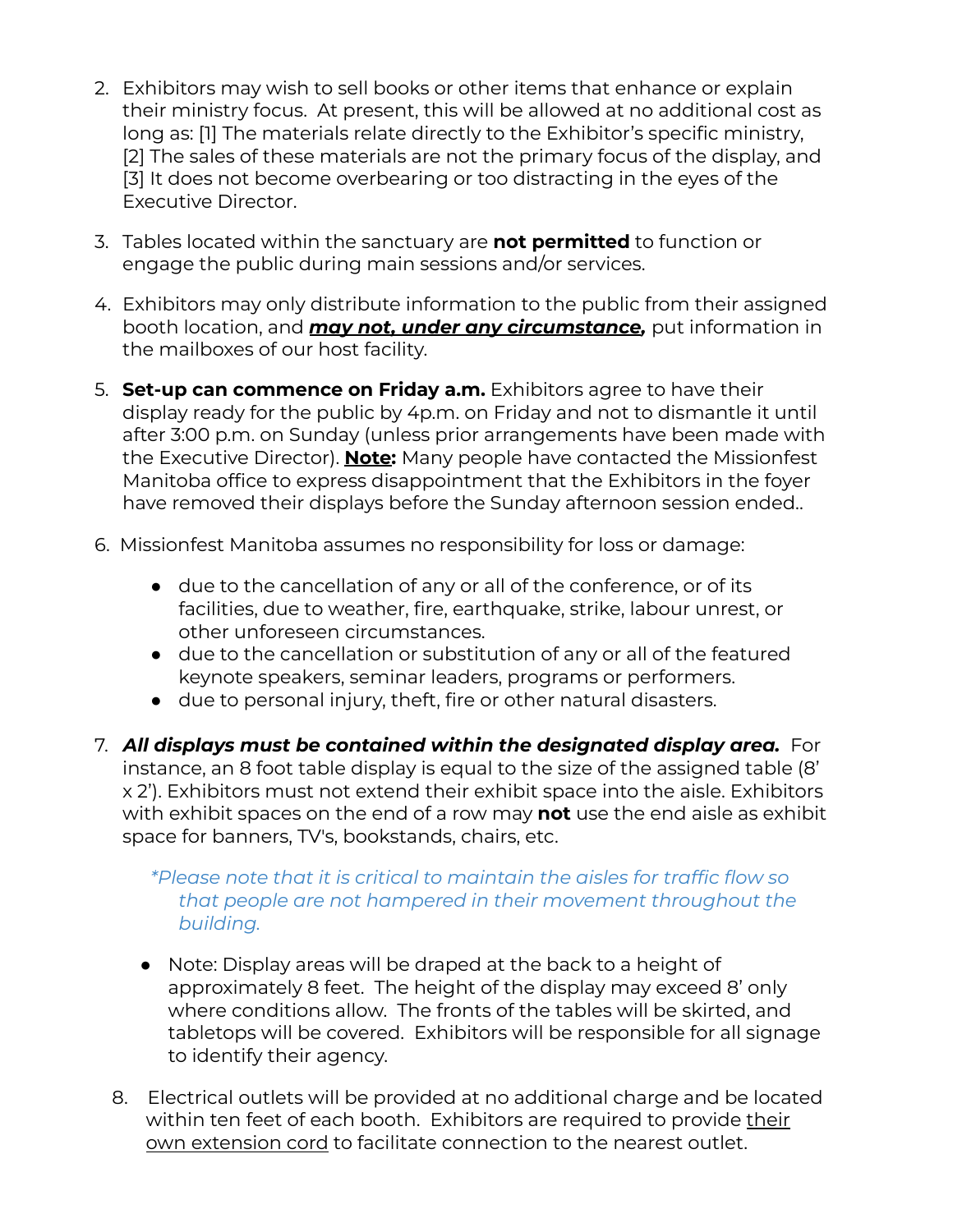- 9. *There is to be no playing of audio media or musical instruments* as this will impede the fair operation of your neighbour. You are welcome to use video (and audio) presentations but we require that the sound be turned off or a headset available for attendees to listen to the presentation. (Missionfest Manitoba reserves the right to make exceptions under certain circumstances).
- 10. One chair will be provided at no additional cost. Additional chairs are available at \$5 each from the Info Desk.
- 11. Each exhibitor will be assigned two Name Tags and is limited to a maximum of two reps per table at any given time.
- 12. **Cancellation policy**: A full refund will be provided if cancellation is received prior to November 1. A 50% refund will be provided if cancellation is received between November 1 and November 30. No refund will be provided for cancellations received on or after December 1.
- 13. Missionfest Manitoba reserves the right to deny or cancel the application of an exhibiting organization, or restrict an individual from representing an exhibiting organization, if in the opinion of Missionfest Manitoba the organization and/or the individual would unduly distract from or compromise the focus and spirit of Missionfest Manitoba.

# **Exhibitor - Website & Social Media Features**

We are hard at work to enhance your exhibitor experience by continuing to develop a robust Website and Social Media presence. Part of this will involve an online interactive exhibitor catalogue on our website, as well as regular rotating Ministry features on our social media page. This will take some time to set up, but we are excited about the possibilities to both increase the online visibility of your ministries, as well as develop an online community of mutual encouragement and sharing that will last year round.

Please be sure to like and follow all of our social media accounts, and also be an active participant in liking, commenting and sharing on our various posts. Write a comment of encouragement to the other ministries, share posts about you on your own page, etc. The more interaction a social media post receives, the more it gets promoted, and the more new people are able to view it!)

Missionfest Manitoba accounts:

Website: [www.missionfestmanitoba.org](http://www.missionfestmanitoba.org) Facebook: [www.facebook.com/MissionfestMB](http://www.facebook.com/MissionfestMB) Instagram: [www.instagram.com/missionfestmanitoba/](http://www.instagram.com/missionfestmanitoba/)